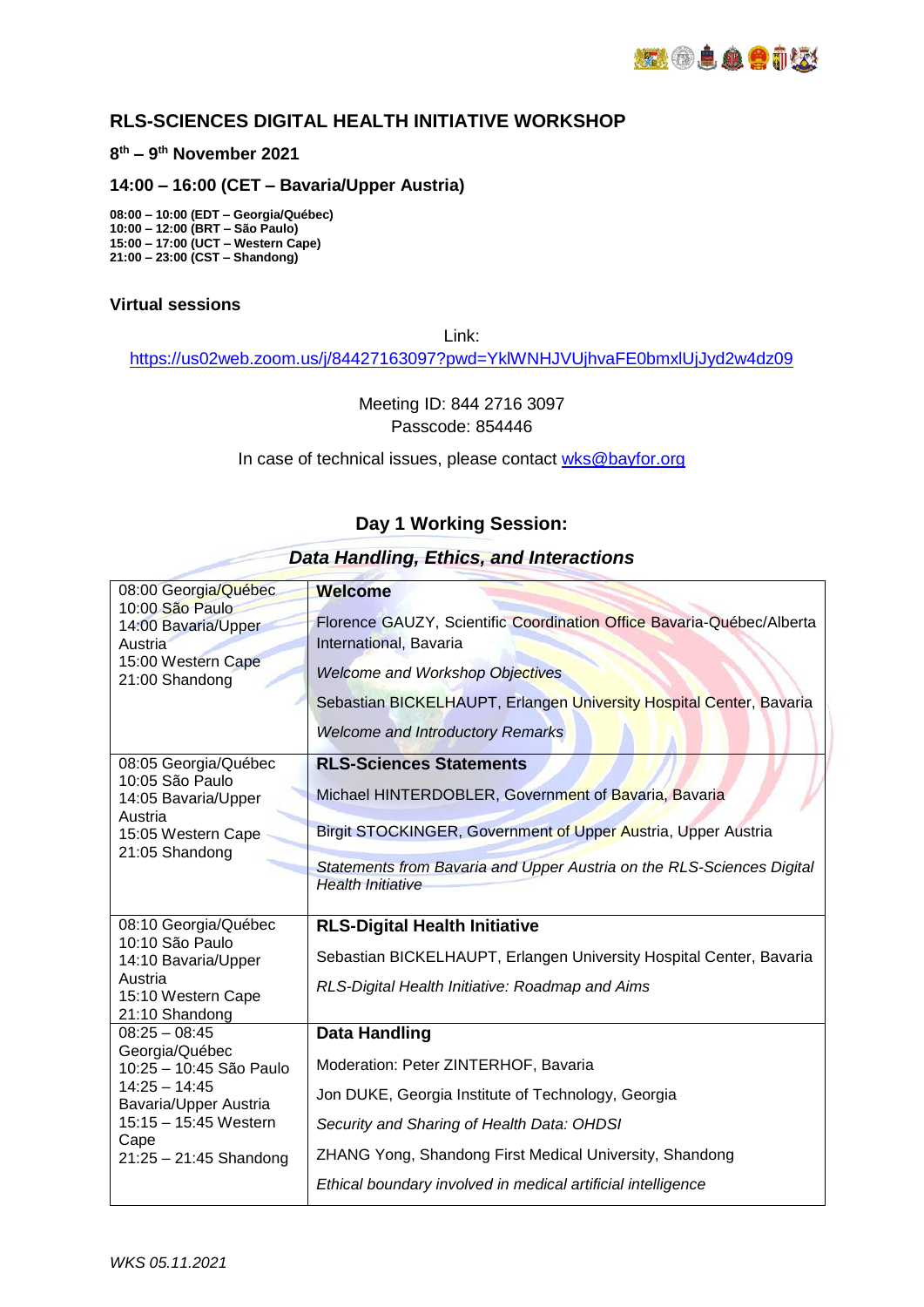

|                                                                                                                                                                       | Q&A / Break                                                                                                                              |
|-----------------------------------------------------------------------------------------------------------------------------------------------------------------------|------------------------------------------------------------------------------------------------------------------------------------------|
|                                                                                                                                                                       | Moderation: Fiona RUMOHR, Bavaria                                                                                                        |
| $08:50 - 09:10$<br>Georgia/Québec<br>10:50 - 11:10 São Paulo<br>$14:50 - 15:10$<br>Bavaria/Upper Austria<br>15:50 - 16:10 Western<br>Cape<br>$21:50 - 22:10$ Shandong | <b>Data and Practitioners</b>                                                                                                            |
|                                                                                                                                                                       | Moderation: Inji YAGHMOUR, Québec (TBC)                                                                                                  |
|                                                                                                                                                                       | Nassir NAVAB, Technical University Munich, Bavaria                                                                                       |
|                                                                                                                                                                       | Supporting practitioners with new digital tools                                                                                          |
|                                                                                                                                                                       | Andreas GRUBER, Kepler Universitäts Klinikum, Upper Austria                                                                              |
|                                                                                                                                                                       | Next generation education: artificial patients and real data                                                                             |
|                                                                                                                                                                       | Q&A / Break                                                                                                                              |
|                                                                                                                                                                       | Moderation: Fiona RUMOHR, Bavaria                                                                                                        |
| $09:15 - 09:40$<br>Georgia/Québec<br>11:15 - 11:40 São Paulo<br>$15:15 - 15:40$<br>Bavaria/Upper Austria<br>16:16 - 16:40 Western<br>Cape<br>22:15 - 22:40 Shandong   | <b>Clinical Perspective</b>                                                                                                              |
|                                                                                                                                                                       | Moderation: Fiona RUMOHR, Scientific Coordination Office Bavaria-<br>Québec/Alberta International, Bavaria                               |
|                                                                                                                                                                       | Sebastian BICKELHAUPT, Erlangen University Hospital Center, Bavaria,<br>together with regional representatives and workshop participants |
|                                                                                                                                                                       | <b>Preliminary Exchange on Urgent Needs and Challenges of AI in Health in</b><br><b>Clinical Settings</b>                                |
| $09:40 - 10:00$                                                                                                                                                       | <b>Summary</b>                                                                                                                           |
| Georgia/Québec<br>11:40 - 12:00 São Paulo<br>$15:40 - 16:00$<br>Bavaria/Upper Austria<br>16:40 - 17:00 Western<br>Cape<br>$22:40 - 23:00$ Shandong                    | Volker TRESP, Ludwig Maximilian University of Munich and Siemens,<br><b>Bavaria</b><br><b>Statement</b>                                  |
|                                                                                                                                                                       | Sebastian BICKELHAUPT, Erlangen University Hospital Center, Bavaria                                                                      |
|                                                                                                                                                                       | Summary and Remarks on Day 1                                                                                                             |
|                                                                                                                                                                       |                                                                                                                                          |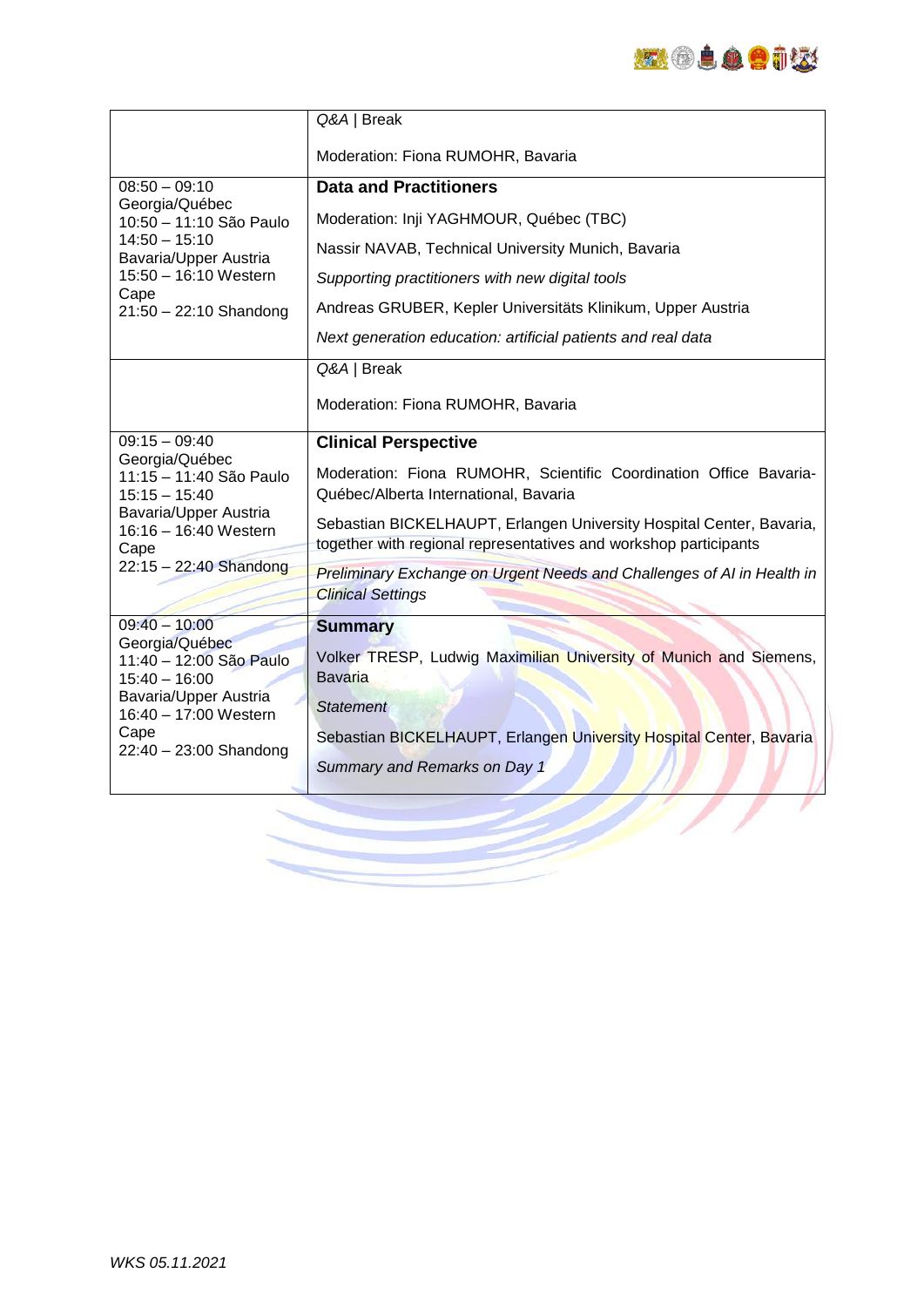

# **Day 2 Working Session:**

# **Digital Medical Applications**

| 08:00 Georgia/Québec<br>10:00 São Paulo                        | Welcome                                                                     |
|----------------------------------------------------------------|-----------------------------------------------------------------------------|
| 14:00 Bavaria/Upper                                            | Sebastian BICKELHAUPT, Erlangen University Hospital Center, Bavaria         |
| Austria<br>15:00 Western Cape                                  | Welcome and Remarks from Day 1                                              |
| 21:00 Shandong                                                 |                                                                             |
| 08:10 Georgia/Québec<br>10:10 São Paulo<br>14:10 Bavaria/Upper | RLS-Digital Health Initiative and the partner regions                       |
|                                                                | Manon PELLETIER, Fonds de Recherche du Québec- Santé, Québec                |
| Austria                                                        | Role of AI in Health for the Regions: Québec Example                        |
| 15:10 Western Cape                                             |                                                                             |
| 21:10 Shandong<br>$08:15 - 08:35$<br>Georgia/Québec            | <b>Al for Medical Applications</b>                                          |
|                                                                | Moderation: Josch PAULING, Bavaria                                          |
| 10:15 - 10:35 São Paulo<br>$14:15 - 14:35$                     |                                                                             |
| Bavaria/Upper Austria                                          | Nora MACK, MedTECH Business Upper Austria, Upper Austria                    |
| 15:15 - 15:35 Western<br>Cape<br>$21:15 - 21:35$ Shandong      | Al and the role of big data in new caring options for ageing                |
|                                                                | Hassan RIVAZ, Concordia University, Québec                                  |
|                                                                | AI as an enabling technology in medical applications: the case of AI-driven |
|                                                                | ultrasound                                                                  |
|                                                                | Q&A / Break                                                                 |
|                                                                | Moderation: Fiona RUMOHR, Bavaria                                           |
|                                                                |                                                                             |
| $08:40 - 08:50$                                                | <b>Ethics/Responsibility</b>                                                |
| Georgia/Québec<br>10:40 - 10:50 São Paulo                      | Moderation: Christina DIECKHOFF, Bavaria                                    |
| $14:40 - 14:50$                                                | Barbara SCHELLHAMMER, Hochschule für Philosophie München,                   |
| Bavaria/Upper Austria<br>15:40 - 15:50Western                  | Bavaria and Marie-Jean MEURS, Université du Québec à Montréal,              |
| Cape                                                           | Québec                                                                      |
| $21:40 - 21:50$ Shandong                                       | Interdisciplinary approaches to responsibility in AI development            |
|                                                                | Q&A / Break                                                                 |
|                                                                | Moderation: Fiona RUMOHR, Bavaria                                           |
|                                                                |                                                                             |
|                                                                |                                                                             |
| $08:55 - 09:15$                                                | <b>Big Data in Public Health</b>                                            |
| Georgia/Québec<br>10:55 - 11:15 São Paulo                      | Moderation: Nora MACK, Upper Austria                                        |
| $14:55 - 15:15$                                                | Peter ZINTERHOF, Leibniz-Rechenzentrum der Bayerischen Akademie             |
| Bavaria/Upper Austria<br>15:55 - 16: 15 Western                | der Wissenschaften, Bavaria                                                 |
| Cape                                                           | Federated vs. centralized data sharing for public health                    |
| $21:55 - 22:15$ Shandong                                       | Josch PAULING, Technical University of Munich, Bavaria                      |
|                                                                | The LipiTUM example                                                         |
|                                                                | Representatives, São Paulo (TBC)                                            |
|                                                                | Using machine learning to mitigate risk in populations: bringing big data   |
|                                                                | to the big scale                                                            |